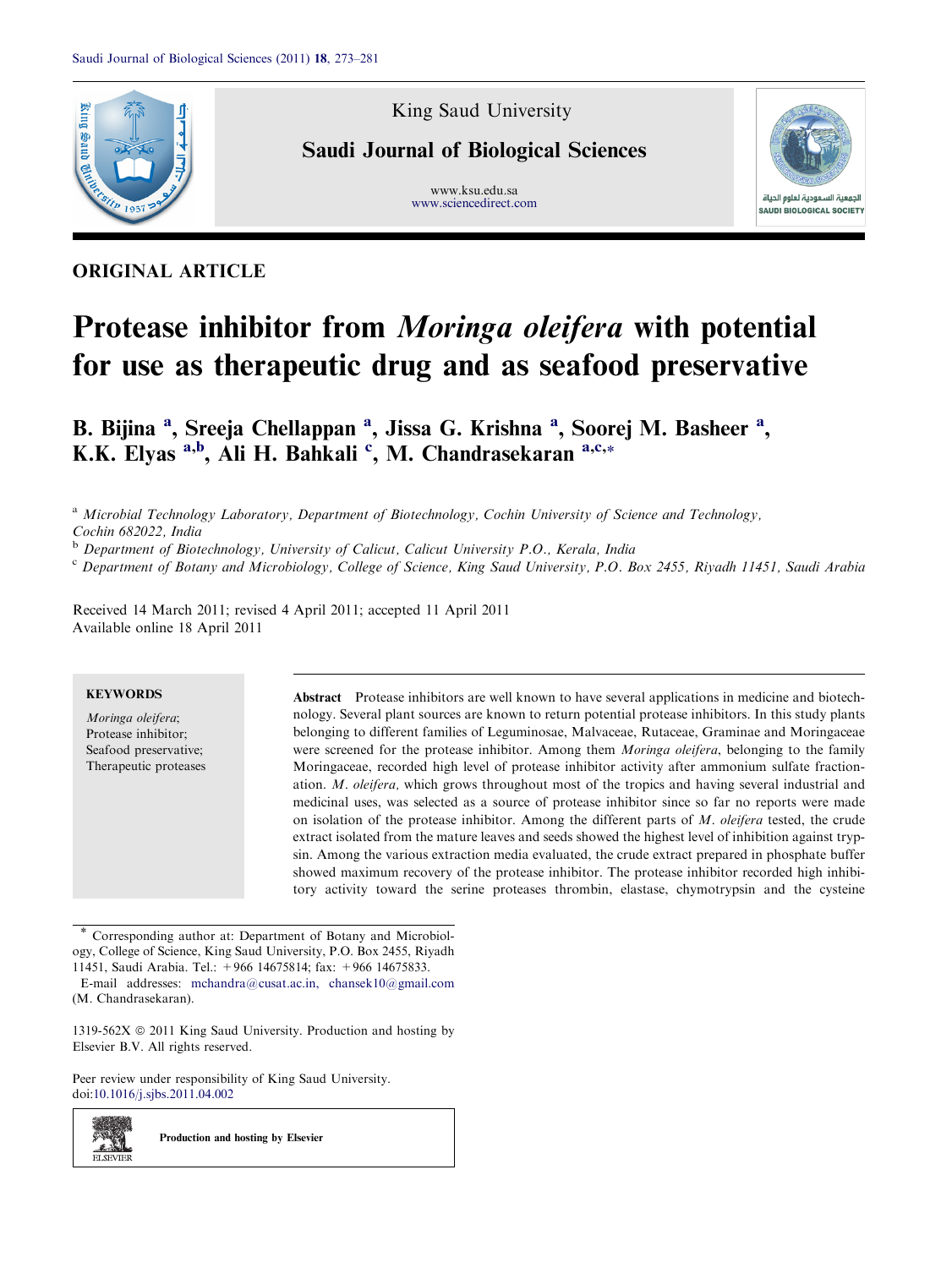proteases cathepsin B and papain which have more importance in pharmaceutical industry. The protease inhibitor also showed complete inhibition of activities of the commercially available proteases of Bacillus licheniformis and Aspergillus oryzae. However, inhibitory activities toward subtilisin, esperase, pronase E and proteinase K were negligible. Further, it was found that the protease inhibitor could prevent proteolysis in a commercially valuable shrimp Penaeus monodon during storage indicating the scope for its application as a seafood preservative. This is the first report on isolation of a protease inhibitor from M. oleifera.

ª 2011 King Saud University. Production and hosting by Elsevier B.V. All rights reserved.

#### 1. Introduction

Enzyme inhibitors have received increasing attention as useful tools not only for the study of enzyme structures and reaction mechanisms but also for potential utilization in pharmacology ([Cyran, 2002; Imada, 2005; Robert, 2005\)](#page-7-0) and agriculture ([Ahn et al., 2004\)](#page-7-0). Specific and selective protease inhibitors are potentially powerful tools for inactivating target proteases in the pathogenic process of human diseases such as emphysema, arthritis, pancreatitis, thrombosis, high blood pressure, muscular dystrophy, cancer and AIDS ([Johnson and Pellecchi](#page-7-0)[a, 2006](#page-7-0)). Protease inhibitors are one of the prime candidates with highly proven inhibitory activity against insect pests and are also known to improve the nutritional quality of food. Insects that feed on plant material possess alkaline guts and depend predominantly on serine proteases for digestion of food materials and, therefore, protease inhibitors by virtue of their anti-nutritional interaction can be employed effectively as defense tools [\(Ryan, 1990](#page-8-0)). Microbial food spoilage is an area of global concern as it has been estimated that as much as 25% of all food produced is lost post-harvest owing to microbial activity [\(Baird-Parker, 2003\)](#page-7-0). The use of an adequate amount of natural protease inhibitors is an effective way to extend the shelf life of many types of seafood such as salted fish products. This is due to the fact that the inhibitors can retard several deteriorative processes like protein degradation caused by the action of endogenous and exogenous proteases, during the food processing and preservation [\(Reppond](#page-8-0) [and Babbitt, 1993](#page-8-0)). Hence, protease inhibitors continue to attract the attention of researchers due to their increasing use in medicine and biotechnology [\(Dunaevsky et al., 1998](#page-7-0)).

A large number of protease inhibitors have been isolated and identified from several plants ([Tamir et al., 1996\)](#page-8-0). Most of the naturally occurring protease inhibitors were found in plants and are well characterized. They belong to the group of serine protease inhibitors which include trypsin ([Richard](#page-8-0)[son, 1991\)](#page-8-0). However, protease inhibitor has not been so far reported from Moringa oleifera, a panotropical multipurpose tree with a high biomass yield and capable of tolerating unfavorable environmental conditions ([Foidl et al., 2001](#page-7-0)). M. oleifera grows well throughout the tropics and almost every part of the plant is of value for food. The flowers, leaves, and roots are used in folk remedies for treatment of tumors and the seeds for abdominal tumors. Bark regarded as antiscorbic and exudes a reddish gum with properties of tragacanth is sometimes used for diarrhea. Roots are bitter and act as a tonic to the body and lungs. They are used as expectorant, mild diuretic, as stimulant in paralytic afflictions, in epilepsy, and in hysteria ([Hart](#page-7-0)[well, 1971\)](#page-7-0). In addition, several low molecular weight bioactive compounds from Moringa seeds with bactericidal, fungicidal and immunosuppressive activities ([Mahajan and Mehta,](#page-8-0)

[2010\)](#page-8-0) and some anti inflammatory agents [\(Caceres et al.,](#page-7-0) [1991; Cheenpracha et al., 2010\)](#page-7-0) were also reported. Moreover bioactive nitrile glycosides niaziridin and niazirin in the leaves, pods and bark ([Khanuja et al., 2005; Shanker et al., 2007](#page-7-0)) and coagulant lectin as bio insecticide ([Oliveira et al., 2010\)](#page-8-0) were also reported from this plant. In this communication, we report the inhibitory activity of protease inhibitor isolated from M. oleifera against therapeutically important and commercially available proteases. Further their potential for use as seafood preservative against proteolysis in Penaeus monodon on storage was also evaluated.

#### 2. Materials and methods

#### 2.1. Screening of plants for protease inhibitor

Plants, which are available from nearby areas around Cochin University of Science and Technology campus, India, and belonging to the families of Leguminosae, Malvaceae, Graminae, Rutaceae and Guttiferae were used as source materials for screening protease inhibitors. Different plant parts including seeds, leaves, flowers and bark were used for the study.

#### 2.2. Extraction and recovery of protease inhibitor

Ideal solution that enables maximal extraction of the protease inhibitor from the plant material was optimized by preparing crude extract of leaves with different solutions. Fresh leaves (25 g) from the mature plant was blended with 100 mL each of sodium chloride 15% (w/v) [\(Wu and Whitaker, 1990\)](#page-8-0), sodium hydroxide 0.2% (w/v), hydrochloric acid 0.05 M ([Tawde,](#page-8-0) [1961\)](#page-8-0), phosphate buffer 0.1 M (pH 7) ([Wu and Whitaker,](#page-8-0) [1990\)](#page-8-0) and distilled water.

Samples were washed thoroughly in distilled water and airdried. An extract was prepared in a 500 mL conical flask by homogenizing 25 g of plant materials in 100 mL of extractant in an electrical blender. The homogenate was further mixed thoroughly by incubating the contents at room temperature (RT,  $28 \pm 2$  °C) in a rotary shaker for 30 min at 150 rpm. The slurry was then filtered through cheesecloth and the filtrate was centrifuged (10,000 rpm, 15 min,  $4 °C$ ) for removing any cell debris that remains in the preparation [\(Pichare and](#page-8-0) [Kachole, 1996](#page-8-0)). The clear supernatant obtained represented the crude extract, and was assayed for protease inhibitor activity and protein content.

#### 2.3. Purification of protease inhibitor

Protease inhibitor isolated from leaves of mature M. oleifera (extracted with phosphate buffer, 0.1 M, pH 7) and purified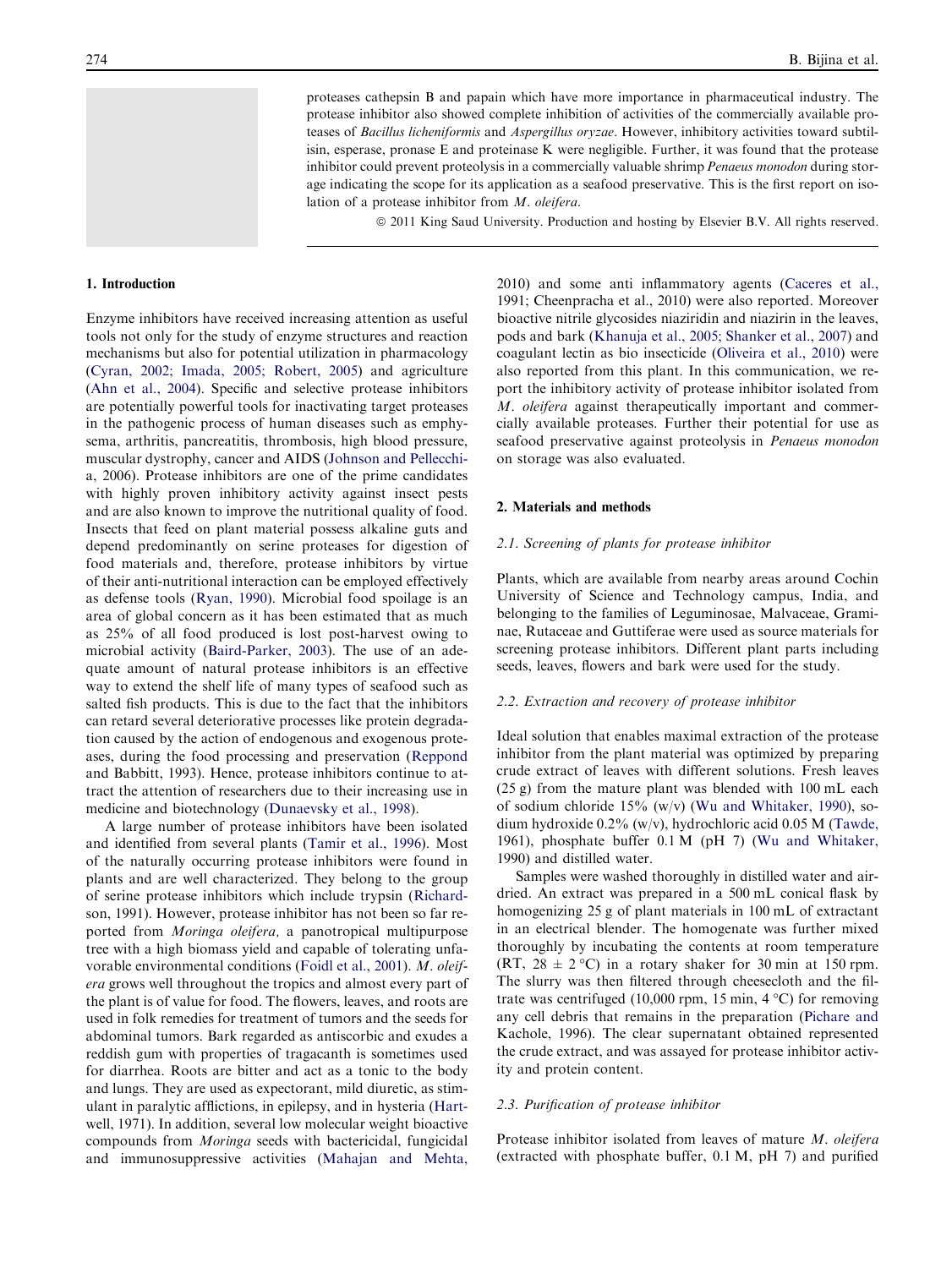by conventional protein purification techniques in combination with ion-exchange chromatography, gel filtration by Sephadex G75, and preparative PAGE ([Bijina, 2006](#page-7-0)) was used.

#### 2.4. Protease inhibitor assay

Protease inhibitor activity was assayed according to the method of [Kunitz \(1947\)](#page-7-0) with slight modifications. One mL aliquot of trypsin [EC 3.4.21.4, SRL, India(1000 units/mg)] (0.5 mg/ mL prepared in 0.1 M phosphate buffer pH 7) was pre-incubated with 1 mL of a suitable dilution of the protease inhibitor at 37° C for 15 min. To the above mixture 2 mL of 1% Hammerstein casein (SRL, India) (prepared in 0.1 M phosphate buffer) was added and incubated at  $37^{\circ}$  C for 30 min. The reaction was terminated by the addition of 2.5 mL of 0.44 M trichloroacetic acid (TCA) solution. The reaction mixture was transferred to a centrifuge tube and the precipitated protein was removed by centrifugation at 10,000 rpm for 15 min (Sigma, Germany). The absorbance of the clear supernatant was measured at 280 nm in a UV–Visible spectrophotometer (Shimadzu, Japan) against appropriate blanks. The TCA soluble peptide fractions of casein formed by the action of trypsin in the presence and absence of the inhibitor were quantified by comparing with tyrosine as standard. One unit of trypsin activity was defined as the amount of enzyme that liberated 1 µg of tyrosine per milliliter of the reaction mixture per minute under the assay conditions. One unit of inhibitor activity was defined as the decrease by one unit of absorbance of TCA soluble casein hydrolysis product liberated by trypsin action measured at 280 nm per minute under the assay conditions. The protease inhibitor activity was expressed in terms of percent inhibition. Appropriate blanks for the enzyme, inhibitor, and the substrate were also included in the assay along with the test.

#### 2.5. Protein estimation

Protein content was determined according to the method of [Lowry et al. \(1951\)](#page-8-0) using Bovine Serum Albumin (BSA) (SRL, India) as the standard and the concentration was expressed in milligram per milliliter (mg/mL).

## 2.6. Effect of protease inhibitor on proteases with therapeutic importance

Effect of purified protease inhibitor on chymotrypsin (EC.3.4.21.1, Product No. C3142, Sigma–Aldrich), thrombin (EC.3.4.21.5, Product No. T7513, Sigma–Aldrich), Elastase (EC.3.4.21.37, Product No. E8140, Sigma–Aldrich), cathepsin-B (EC.3.4.22.1, Product No. C6286, Sigma–Aldrich), papain (EC.3.4.22.2, Sisco Research Laboratories Pvt. Ltd., India), and collagenase (EC.3.4.24.3, Product No. C2674, Sigma–Aldrich) activities were determined as described below.

Enzymes were assayed for their activities as per the protocols detailed below and their inhibitions in the presence of M. oleifera protease inhibitor were also assayed in the same manner with the addition of the inhibitor  $(0.27 \text{ mg/mL})$  to the respective reaction mixture and pre-incubation for 10 min followed by assay of residual enzyme activity. Protease inhibitor unit is defined as the amount of protease inhibitor that inhibited one unit of respective enzyme activity. Protease inhibitor activity of the respective enzyme is finally expressed in terms of percent inhibition for comparative purposes.

(a) Cathespin-B activity was assayed using 1.25-2.5 units/ mL of cathepsin B (Sigma–Aldrich) in cold deionised water as described by [Barrett \(1981\),](#page-7-0) using 20 mM N-succinyl-Ala-Ala-Pro-Phe-p-nitroanilide in dimethyl sulphoxide as substrate at 30  $\degree$ C for 5 min. One unit of enzyme will release one micromole of p-nitro aniline per min from N-succinyl-Ala-Ala-Pro-Phe-p-nitroanilide at pH 7 at 30 $\degree$  C. (b) Thrombin activity of protease inhibitor was evaluated using 1 mg/mL of thrombin (Sigma–Aldrich) in 0.1 M Tris–HCl buffer pH 7.5 and 1% Hammerstein casein as substrate at  $37^{\circ}$  C for 30 min adopting Kunitz caseinolytic method ([Kunitz, 1947](#page-7-0)) (c) Elastase activity was tested using  $10 \mu g/mL$  of elastase (Sigma–Aldrich) solution according to Kunitz caseinolytic method [\(Ian, 2001;](#page-7-0) [Kunitz, 1947\)](#page-7-0). (d) Collagenase activity was assayed using 1 mg/mL of collagenase (Sigma–Aldrich) and 1% gelatin as substrate ([Ian, 2001](#page-7-0)) at 37 $\degree$  C for 30 min. (e) *Papain* activity was evaluated by Caseinolytic method [\(Murachi, 1970\)](#page-8-0) using papain (6 mg/mL) and 1% Hammerstein casein as substrate at  $37^{\circ}$  C for 30 min. The reaction was interrupted by adding 1.5 mL of TCA (5% w/v). (f) Chymotrypsin activity was assayed according to the modified method of [Fritz et al.](#page-7-0) [\(1966\)](#page-7-0). Chymotrypsin from Bovine pancreas (Sigma–Aldrich) was prepared by dissolving freeze dried pancreas in 0.001 M HCl at a concentration of 1 mg/mL. Standard assay mixture contained 0.05 M Tris–HCl buffer, pH 7.6, 20 mM peptide substrate, N-succinyl-Ala-Ala-Pro-Phe-p-nitroanilide, 0.27 mg/mL of inhibitor and chymotrypsin (10  $\mu$ g/mL). One unit of enzyme is defined as the amount of enzyme that resulted in the conversion of  $1 \mu$ mol substrate per minute.

# 2.7. Effect of protease inhibitor on commercially available proteases

Commercially available proteases-subtilisin (EC.3.4.21.14, Product No. P5380, Sigma–Aldrich), esperase (EC.3.4.21.62, Novozyme), pronase E (EC.3.4.24.31, Product No. P6911, Sigma–Aldrich), proteinase K (EC.3.4.21.64, Product No. P2308, Sigma–Aldrich), and that obtained from Bacillus sp. (Product No. P3111, Sigma–Aldrich), Bacillus licheniformis (Product No. P4860, Sigma–Aldrich), B. amyloliquefaciens (Product No. P1236, Sigma–Aldrich) and Aspergillus oryzae (Product No. P6110, Sigma–Aldrich) were evaluated for the effect of the protease inhibitor on their activities. In addition, alkaline protease isolated from Engyodontium album (BTMFS10) and available in our laboratory was also evaluated. Protease assays were carried out by adopting Kunitz caseinolytic method [\(Ku](#page-7-0)[nitz, 1947\)](#page-7-0) using Hammerstein casein as substrate. Respective protease inhibitor activities were assayed in the same manner with the addition of the inhibitor (0.27 mg/mL) to the respective reaction mixture and pre incubation for 10 min followed by assay of residual enzyme activity. Protease inhibitor unit is defined as the amount of protease inhibitor that inhibited one unit of respective enzyme activity.

### 2.8. Effect of protease inhibitor on proteolysis in shrimp P. monodon during storage

P. monodon, known for its delicacy across the globe and with commercial significance, was selected for the study. The "peeled and undeveined" style of shrimp, which is the most common type that is processed and exported, was used for the experiments. Fresh shrimps obtained from fish landing site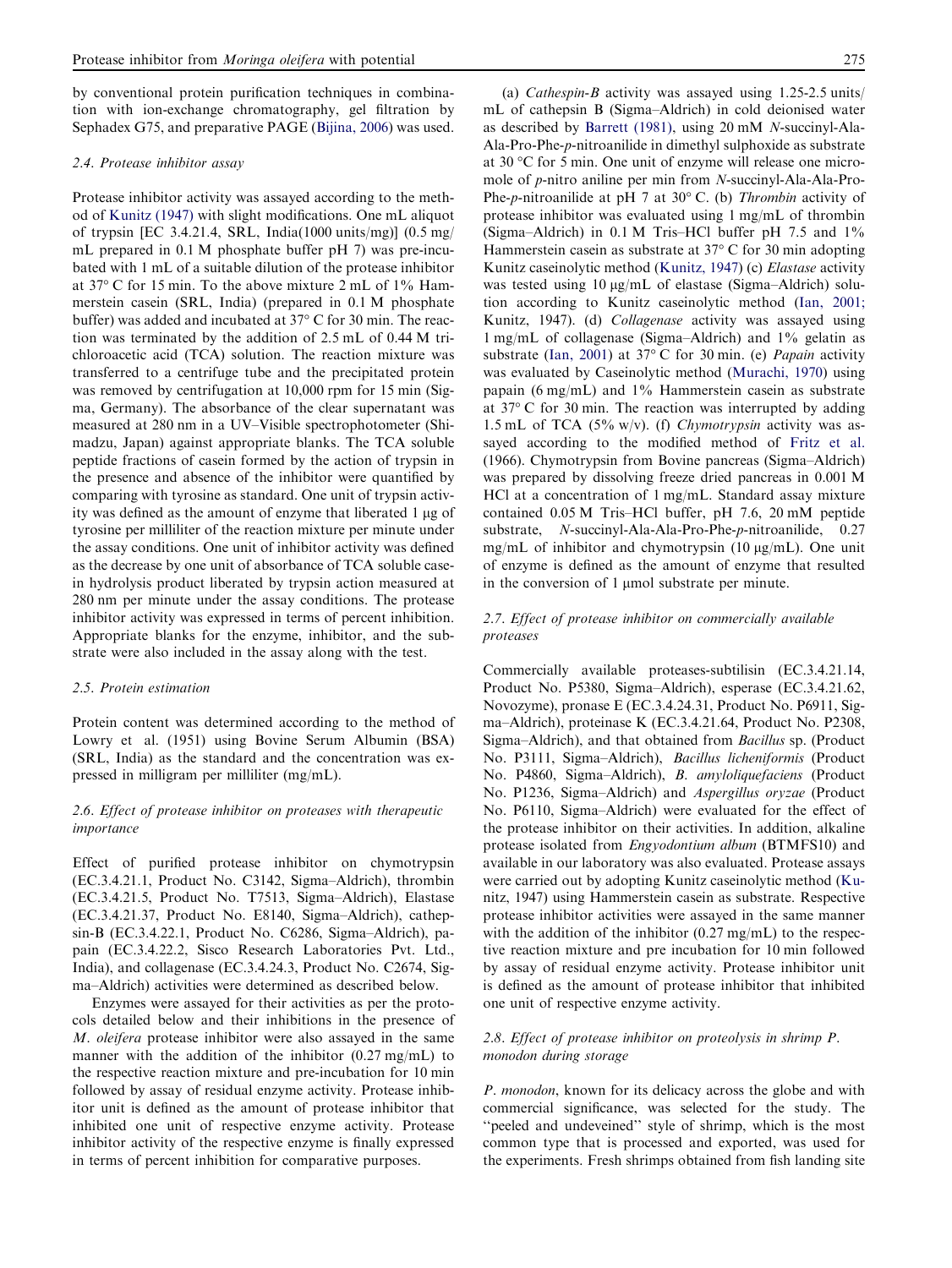was collected in sterile containers under iced condition, transported to the laboratory immediately, and processed. The shrimps were peeled and the head removed aseptically to obtain ''peeled and undeveined'' condition. The sample (10 g) was taken in a sterile polyethylene bag, sealed, and kept at each storage condition as the control. For the experiments, three different sets of samples of the same weight were taken, under the same conditions as that of the control, in sterile polyethylene bags. They were added with 10 mL aliquots of purified protease inhibitor at different concentrations (0.05, 0.1 and 0.2 mg/mL) and mixed well. The test samples thus prepared were then incubated at RT (28  $\pm$  2 °C), 4 °C and  $-20$  °C for 8, 24 and 168 h, respectively.

After incubation for specified periods, samples were drawn and analyzed for microbial load (total viable counts) and protein content in the flesh. Preparation of flesh extract and estimation of microbial load were performed using Flesh agar plates [\(Chandrasekaran et al., 1985\)](#page-7-0) incorporated with 1% casein. Total protein of the samples was extracted using 5% NaCl in 0.02 M sodium bicarbonate ([Chandrasekaran, 1985\)](#page-7-0) and estimated as mentioned above.

#### 3. Results and discussion

#### 3.1. Screening of plants for protease inhibitor

Most of the natural protease inhibitors are proteinaceous in nature and are located mainly in seeds, leaves and tubers, which act as specific defense and regulatory proteins. Many reports are available on the isolation, purification and characterization of protease inhibitor from seeds of legume plants ([Ryan, 1990](#page-8-0)). Hence, few plants belonging to different families of Leguminosae, Malvaceae, Rutaceae, Graminae and Moringaceae were screened for protease inhibitor. Results presented in Table 1 shows that the plants belonging to Leguminosae family have maximum percent of inhibition to-

ward trypsin. Maximum inhibitory activity was shown by Cicer arietinum (98.21%) followed by Momordica charantia (86.77%), M. oleifera (76.7%) and Adathoda vasica (76.12%).

# 3.2. Selection of potential source and isolation of protease inhibitor from M. oleifera

In the present study, potential source for protease inhibitor was selected based on the activity of the protease inhibitor. The plants with more than 60% protease inhibitor activity were further screened after partial purification of the molecules using ammonium sulfate precipitation in order to select the potential proteinaceous protease inhibitor. Among the plants evaluated, although M. oleifera showed maximal percent of protease inhibition (92%) compared to others [\(Table 2](#page-4-0)), maximum specific activities of protease inhibitors were recorded with *M. charantia* (1144) and *Solanum tuberosum* (192.36) compared to  $M$ . *oleifera* (76.66). It was noted that among the five plants selected, extracts of M. oleifera, after ammonium sulfate fractionation, recorded high level of protease inhibitor activity. Hence, M. oleifera was selected for further studies. M. charantia and S. tuberosum were not considered for further studies since protease inhibitor from these plants were already well characterized.

In spite of the fact that  $M$ . *oleifera* is known for containing several low molecular weight bioactive constituents with pharmaceutical and industrial applications ([Kalogo et al., 2000\)](#page-7-0) protein inhibitors from the Moringaceae family was not yet reported.

# 3.3. Distribution of protease inhibitor in different parts of M. oleifera

From the data presented in [Fig. 1](#page-4-0), it is evident that among the different parts of M. oleifera tested, the crude extract isolated from the mature leaves and seeds showed highest level of inhi-

Table 1 Screening of plants for protease inhibitor.

| Serial No.     | Name of plants      | Inhibitory activity $(\% )$ | Specific inhibitory activity<br>(units/mg protein) |
|----------------|---------------------|-----------------------------|----------------------------------------------------|
| 1              | Adathoda vasica     | 76.12                       | 115.33                                             |
| $\overline{c}$ | Allium sepa         | 0.00                        | 0.00                                               |
| 3              | Azadirachta indica  | 6.50                        | 0.77                                               |
| $\overline{4}$ | Amaranthus viridis  | 51.21                       | 98.48                                              |
| 5              | Arachis hypogea     | 39.90                       | 62.34                                              |
| 6              | Beta vulgaris       | 0.00                        | 0.00                                               |
| $\overline{7}$ | Carica papaya       | 17.84                       | 20.74                                              |
| $\,$ 8 $\,$    | Cassia fistula      | 30.00                       | 40.54                                              |
| 9              | Catharanthus roseus | 46.64                       | 466.40                                             |
| 10             | Cicer arietinum     | 98.21                       | 10.68                                              |
| 11             | Cucurbita pepo      | 22.40                       | 27.32                                              |
| 12             | Dolichos biflorus   | 60.74                       | 33.74                                              |
| 13             | Hibiscus esculantus | 17.49                       | 97.17                                              |
| 14             | Momordica charantia | 86.77                       | 74.16                                              |
| 15             | Moringa oleifera    | 76.70                       | 109.57                                             |
| 16             | Ocimum sanctum      | 50.60                       | 56.22                                              |
| 17             | Oryza sativa        | 15.33                       | 4.26                                               |
| 18             | Phaseolus mungo     | 56.00                       | 80.00                                              |
| 19             | Pisum sativum       | 55.98                       | 75.65                                              |
| 20             | Phaseolus aureus    | 18.64                       | 32.70                                              |
| 21             | Solanum tuberosum   | 73.78                       | 163.96                                             |
| 22             | Triticum vulgare    | 42.34                       | 49.23                                              |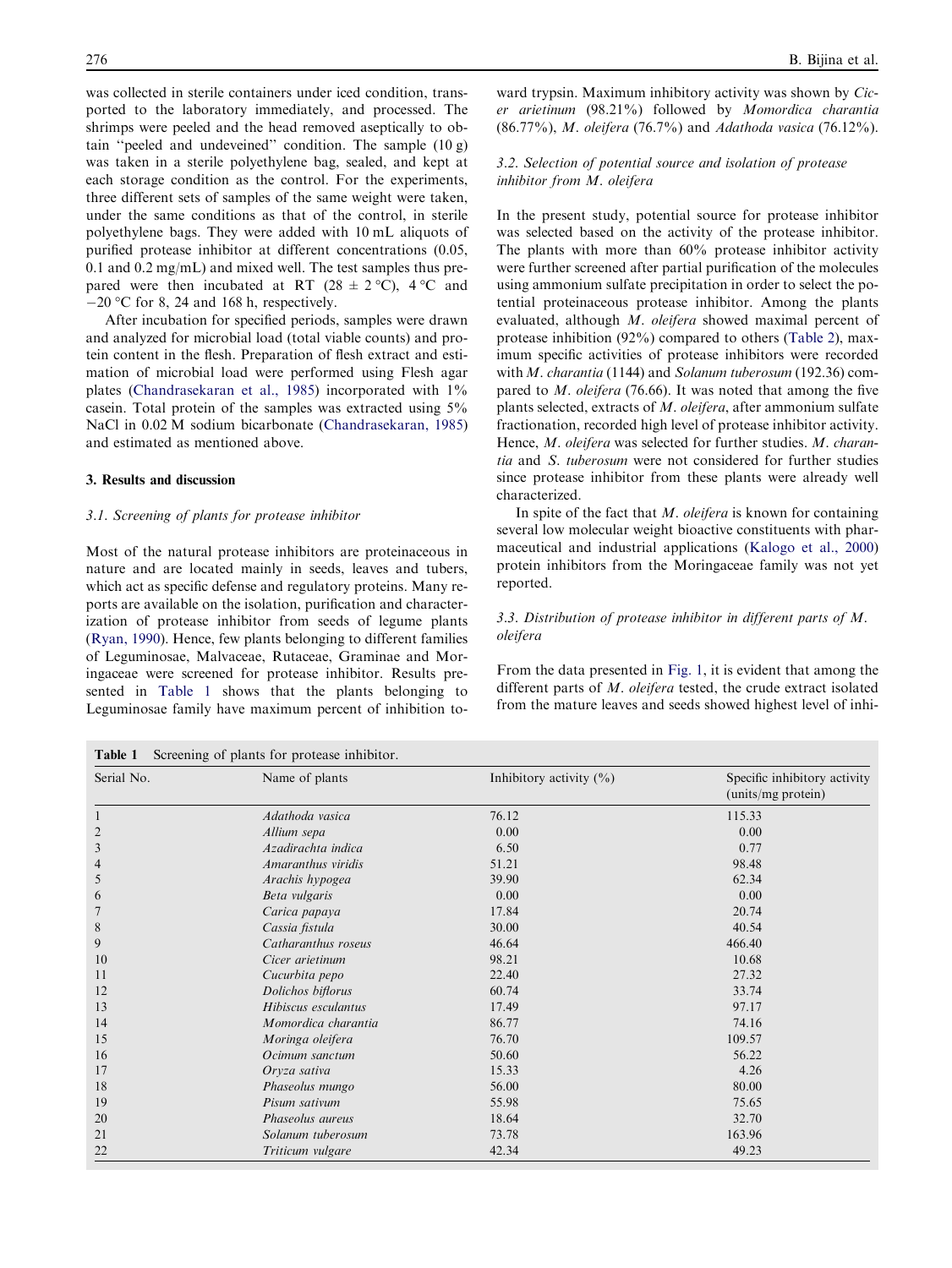<span id="page-4-0"></span>

|  |  |  |  |  |  | Table 2 Protease inhibitory activity of ammonium sulfate precipitated fractions of different plant extracts. |
|--|--|--|--|--|--|--------------------------------------------------------------------------------------------------------------|
|--|--|--|--|--|--|--------------------------------------------------------------------------------------------------------------|

| Serial No.     | Name of plants      | Saturation of $(NH_4)$ , $SO_4$ (%) | Protease inhibition $(\% )$ | Specific activity (units/mg protein) |
|----------------|---------------------|-------------------------------------|-----------------------------|--------------------------------------|
|                | Adathoda vasica     | $30 - 60$                           | 31.16                       | 103.86                               |
| 2              | Cicer areitinum     | $0 - 30$                            | 2.60                        | 13.00                                |
| 3              | Momordica charantia | $30 - 60$                           | 57.20                       | 1144.00                              |
| $\overline{4}$ | Moringa oleifera    | $30 - 60$                           | 92.00                       | 76.66                                |
|                | Solanum tuberosum   | $30 - 60$                           | 48.09                       | 192.36                               |



Figure 1 Distribution of protease inhibitor in different parts of Moringa oleifera.

bition against trypsin. The crude extract prepared from leaves showed maximum percent of inhibition (77%) followed by the seed extract (63%). On evaluation of the distribution of protease inhibitor in different plant tissues of the mature  $M$ . oleifera plant, it was observed that the mature leaves had maximum percent of protease inhibition with maximum specific inhibitor activity followed by the seeds when compared to flowers, roots and bark. Since leaves are the major tissues attacked by pest and pathogens, the accumulation of this protease inhibitor is maximum in leaves, compared to other parts, indicating a tissue specific expression of these proteins. In winged bean plant, western blot analysis of the expression of the protease inhibitor in different tissues suggested that the expression of the prote-ase inhibitor is tissue specific and species specific [\(Datta](#page-7-0) [et al., 2001\)](#page-7-0). Hence, it may be presumed that leaves and seeds of M. oleifera are rich sources of the protease inhibitor, which is mostly directed toward serine proteases such as trypsin and chymotrypsin.

# 3.4. Extraction of protease inhibitor from M. oleifera using different solvents

Among the various extraction media evaluated for recovering protease inhibitor from plant sources, the crude extract prepared in phosphate buffer showed maximum protease inhibitor activity (79%) followed by that prepared in distilled water (68%) (Fig. 2). The inhibition of trypsin by the extract prepared in sodium chloride and sodium hydroxide was very less compared to that prepared in distilled water and phosphate buffer. Whereas, in terms of protein content in the crude extract, phosphate buffer enabled maximal protein content compared to other media, while distilled water extract con-



Figure 2 Extraction of protease inhibitor using different solvents.

tained very less protein although it showed high protease inhibitor activity. The specific protease inhibitor activity obtained for each extract is presented in Table 3.

The extraction medium has a major role in the complete extraction of the protein from any desired source. Hence different solvents were used for extracting proteinaceous protease inhibitors from the leaves. The protein concentration and the protease inhibitor activity were maximal in the extract prepared with phosphate buffer, which facilitated the complete release of proteins from the leaves into the solvent with maximum inhibitor activity. The protease inhibitor activities in the extracts prepared with sodium hydroxide and sodium chloride were very less compared to that prepared in phosphate buffer, and distilled water. Even though extraction with distilled water yielded maximum specific activity, phosphate buffer was selected as the potent extraction medium for max-

Table 3 Specific activity of protease inhibitor extracted with different extractants.

| Serial No. | Extraction medium          | Specific protease<br>inhibitor activity<br>(units/mg protein) |
|------------|----------------------------|---------------------------------------------------------------|
|            | Sodium chloride $(15\%)$   | $12.20 \pm 0.05$                                              |
|            | Hydrochloric acid (0.05 M) | $16.60 \pm 0.04$                                              |
| 3          | Sodium hydroxide $(0.2\%)$ | $11.60 \pm 0.04$                                              |
|            | Distilled water            | $56.60 \pm 0.23$                                              |
|            | Phosphate buffer (0.1 M)   | $30.20 \pm 0.10$                                              |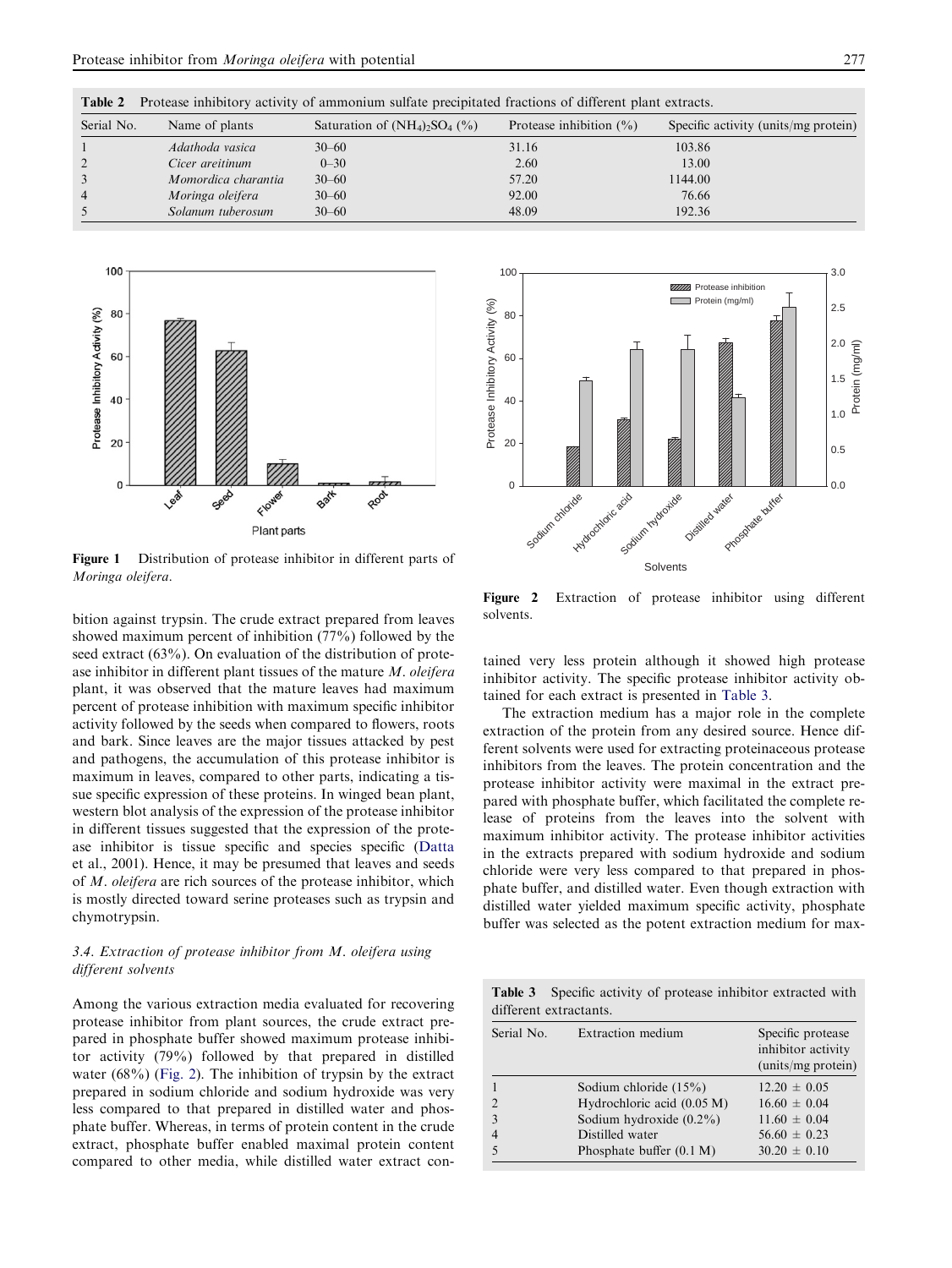imal extraction of protease inhibitor from the leaves since loss in inhibitor activity was negligible during further purification. In fact 0.1 M phosphate buffer (pH 7.6) was reported to be a good extractant for the maximal extraction of proteins from Cajanus cajan seeds with high amount of trypsin inhibitor activity and protein concentration ([Pichare and Kachole,](#page-8-0) [1996\)](#page-8-0).

# 3.5. Effect of protease inhibitor on proteases with therapeutic importance

From the results presented in Fig. 3 it was noted that the protease inhibitor obtained from M. oleifera could have high affinity toward the serine proteases thrombin, elastase followed by chymotrypsin which is known for their pathological and therapeutic importance. Cysteine proteases cathepsin B and papain also recorded appreciable level of inhibition while there was no significant inhibition toward collagenase. Serine protease inhibitors modulates protease activities and controls a variety of the critical protease mediated processes like coagulation, fibrinolysis and tissue remodeling [\(Laskowski and](#page-8-0) [Kato, 1980\)](#page-8-0), and also in the neurobiology of aging [\(Higgins](#page-7-0) [et al., 1990\)](#page-7-0) and the development of cancer ([Koivunen et al.,](#page-7-0) [1991\)](#page-7-0). It is reported that a Kunitz type trypsin inhibitor from Enterolobium contortisiliquum seeds strongly inhibited Bovine trypsin and chymotrypsin and also some serine proteases involved in the blood clotting cascade and the fibrinogen proteolysis: human plasma kallikrein, Factor XIIa and plasmin ([Isabel et al., 1996](#page-7-0)). The high affinity of the protease inhibitor toward thrombin indicates scope for its use as an anticoagulant agent.

It has been suggested that a cathepsin B-like protease, a secretory form of lysosomal cathepsin B, present in some cancer exudates, is involved in the invasive process of cancer pathology. Cysteine protease inhibitor present in the same fluid strongly inhibited the action of cathepsin B in the cancer cells. Thus the inhibitor could play a protective role in the tumor invasion ([Keppler et al., 1985\)](#page-7-0). Cathepsin B is known as the major virulent proteases present in many protozoan diseases like Leishmaniasis. An attractive target for new chemo-



Figure 3 Inhibitory activity of Moringa oleifera protease inhibitor toward pharmaceutically important proteases.

therapy for Leishmaniasis is two cysteine proteases: cathepsin B-like and cathepsin L-like, which are required for parasitic growth and virulence ([Mottram et al., 1998\)](#page-8-0). It is reported that peptide based cysteine protease inhibitors alter the Golgi complex ultra structure and function in Trypanosoma cruzi ([Juan et al., 1998\)](#page-7-0). In this context, the protease inhibitor from  $M$ . *oleifera* has promise as a possible drug against cathepsin B. It was reported that bitter gourd,  $M$ . *charantia* contains both trypsin and elastase inhibitory protein ([Hamato et al.,](#page-7-0) [1995\)](#page-7-0). Plants are the richest source of antifungal proteins. The potent antifungal protein isolated from broad bean is a trypsin chymotrypsin inhibitor [\(Banks et al., 2002; Giudici](#page-7-0) [et al., 2000](#page-7-0)). From the results it is inferred that there is scope for the use of this protease inhibitor from  $M$ . oleifera as a drug in pharmaceutical industries against elastase, thrombin, chymotrypsin and cathepsin B.

Based on the ability to inhibit proteases of insect digestive tracts, protease inhibitors have been shown to have potential usefulness as antifeedent agents. The majority of the protease inhibitors exhibiting anti-feedent properties reported so far is active against the neutral serine proteases such as trypsin and chymotrypsin [\(Ryan, 1990\)](#page-8-0). Studying plant defense responses and devising newer and ecofriendly strategies for plant protection against pests and pathogens is today one of the most dynamic areas of research in plant science. The insecticidal effect of protease inhibitors, especially serine and cysteine protease inhibitors, have been studied by direct incorporation assays or by in vitro inhibition studies. They induced delayed growth and development, reduced fecundity and sometimes increased mortality [\(Annadana et al., 2002; Azzouz et al., 2005;](#page-7-0) [Oppert et al., 1993, 2003\)](#page-7-0). It may be possible to develop the M. oleifera protease inhibitor, by virtue of its activity against trypsin and chymotrypsin, for the direct application as a biocontrol agent for the protection of plants against phytopathogenic fungi and to insects by encapsulation for surface application or can be sprayed directly, once required feasibility studies are conducted.

#### 3.6. Effect of protease inhibitor on commercially available proteases

The affinity of M. oleifera protease inhibitor with different industrially important proteases is also evaluated. From the results presented in [Fig. 4](#page-6-0), it was inferred that the protease inhibitor could completely inhibit the commercially available proteases obtained from Bacillus sp., B. licheniformis, and A. oryzae compared to reduced level of inhibition of protease of B. amyloliquefaciens. Further 76% inhibition of activity in the protease isolated from E. album was also noticed. In contrast the commercial proteases subtilisin, esperase, pronase E, and proteinase K were not markedly inhibited by  $M$ . *oleif*era protease inhibitor. From the results it was noted that M. oleifera protease inhibitor has high inhibitory activity against bacterial proteases and protease of A. oryzae and E. album.

Currently, a large proportion of commercially available proteases are derived from Bacillus strains [\(Abdel-Naby](#page-7-0) [et al., 1998; Mabrouk et al., 1999\)](#page-7-0), although potential use of fungal proteases is being increasingly realized ([Joo et al.,](#page-7-0) [2001\)](#page-7-0). These proteases have wide range of applications as additives in various industries such as detergents, leather processing, and pharmaceuticals. Hence in the present study these commercial enzymes were evaluated along with E. album, a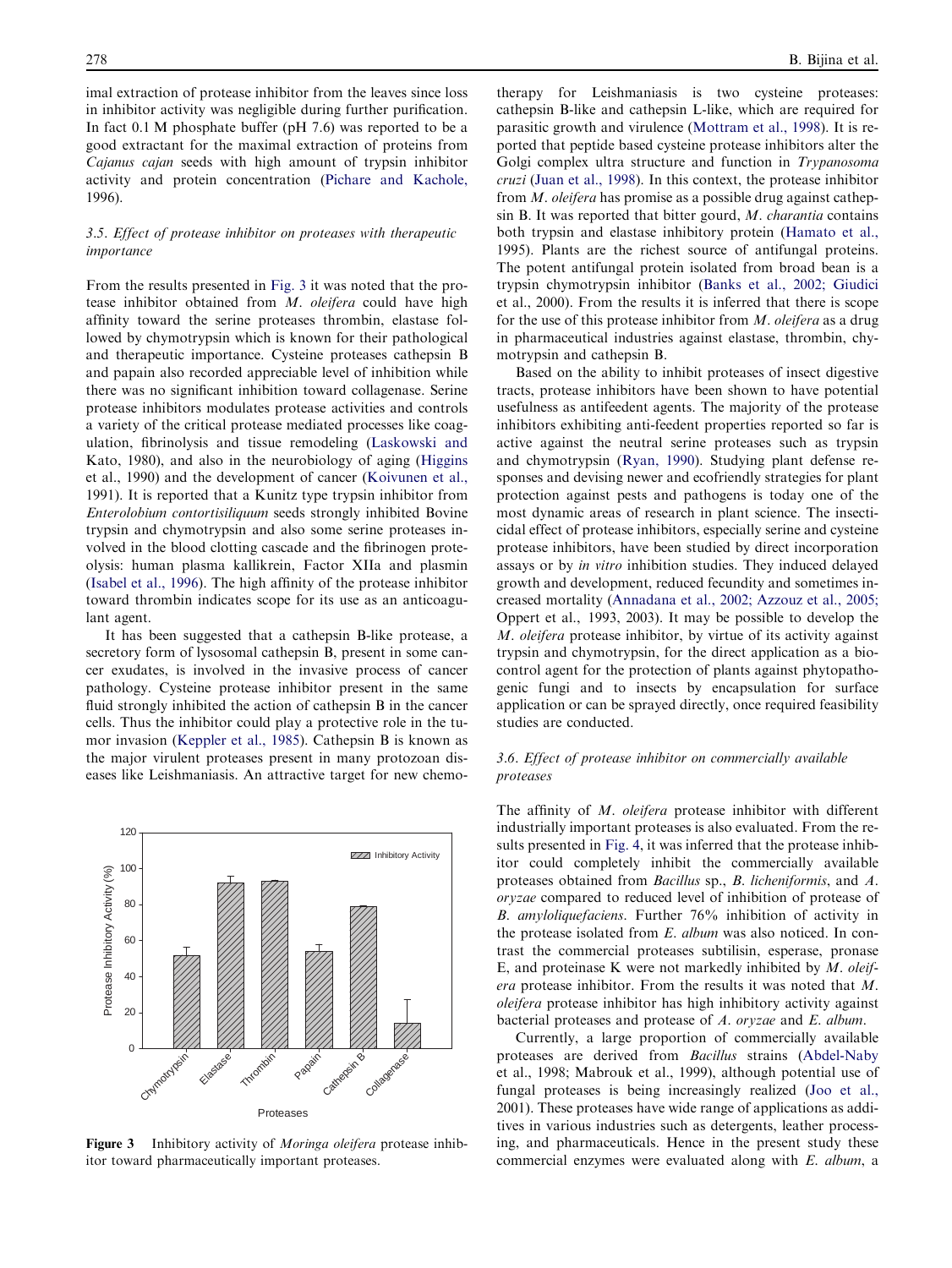<span id="page-6-0"></span>

Figure 4 Inhibitory activity of *Moringa oleifera* protease inhibitor toward different commercially important proteases.

strain which was recognized to produce protease that has potential for applications in detergent industry [\(Chellappan](#page-7-0) [et al., 2006](#page-7-0)). The results obtained for the inhibition studies against these commercial enzymes indicate probable application for the M. oleifera protease inhibitor in regulating their activity.

Protease inhibitor (API-1) isolated from actinomycete was reported to improve the thermal stability of protease of fungus Conidiobolus macrosporous that has potential biotechnological applications in both detergent and leather industries ([Pandhare](#page-8-0) [et al., 2002\)](#page-8-0). The alkaline protease was stable only up to 40  $^{\circ}$ C and lost its activity on increasing the temperature. It was found that the binding of API-1 enhanced the stability of enzyme at 50 °C up to 1 h ([Pandhare et al., 2002\)](#page-8-0). Thus thermal inactivation of detergent proteases can be prevented by binding of protease inhibitor. In the present study it was noted that the protease inhibitor did not show any appreciable inhibitory activity against detergent enzymes. This observation points out to the probability that the protease inhibitor could be developed toward use as stabilizer for imparting thermal stability of detergent enzymes.

# 3.7. Effect of protease inhibitor on protein degradation in shrimp P. monodon during storage

The possible use of protease inhibitor toward controlling rapid proteolysis and consequent spoilage in the shrimp, P. monodon was evaluated by treating the peeled and undeveined samples with protease inhibitor and incubation at different storage temperatures. It was found that protease inhibitor highly influenced the microbial load and thus only  $4 \times 10^2$  (cfu/mL) of total viable count (TVC) was recorded in the protease inhibitor treated samples compared to  $8 \times 10^{10}$  of (cfu/mL) of TVC in the control samples (data not shown). From the results presented in Fig. 5 it was noted that, at a dosage of 0.2 mg/mL, there was 41% reduction in protein content of the untreated sample at RT after 8 h of incubation when compared to the respective control. But at reduced temperatures (4 and



Storage Temperature

Figure 5 Effect of protease inhibitor on the proteolysis in shrimp Penaeus monodon during storage at different temperatures.

 $-20$  °C) there was no considerable variation in the protein contents of the untreated samples during storage when compared to the initial values recorded at 0 h. Whereas, in protease inhibitor treated samples there was no reduction in the level of protein content indicating retardation in proteolysis at each storage temperature studied. The impact of protease inhibitor dosage on control of proteolysis was in a linear proportion with the tested concentrations (data not shown) and the highest dosage tested (0.2 mg/mL) alone was presented in Fig. 5. It is concluded that further studies with purified protease inhibitor would facilitate appropriate selection of right dosage for rapid control of proteolysis in sea food.

The protein hydrolysis in fish and shrimp muscle is generally an undesirable process and accounts for the loss of commodity during post harvest treatment. The presence of proteases causes the softening of some fish muscle and also causes gel weakening in 'Surimi'. The protease-producing organisms are responsible for the fish and shrimp muscle degradation during preservation [\(Chandrasekaran, 1985; Chandr](#page-7-0)[asekaran et al., 1987\)](#page-7-0). At present, chemical preservatives and antibiotics are used, but the use of enzyme inhibitor, which is a part of the edible plant, could be the best alternative and safe preservative. Many legume protease inhibitors have been found to have inhibitory effects on the extracts of fish enzymes [\(Soottawat et al., 1999\)](#page-8-0). In this context, use of natural protease inhibitor will be not only safe and effective for the control of proteolysis and extension of shelf life but also environmental friendly. The protease inhibitor isolated from M. oleifera could be used as a safe seafood preservative preventing proteolysis and consequent spoilage for proteinaceous sea food.

#### 4. Conclusions

Based on the results obtained for the studies conducted with the M. oleifera protease inhibitor on various proteases, it is concluded that M. oleifera protease inhibitor has immense potential for the development of suitable drugs in pharmaceutical industries against thrombin, elastase, chymotrypsin, trypsin, cathepsin, and papain. Further this protein protease inhibitor could become an ideal candidate for use as a seafood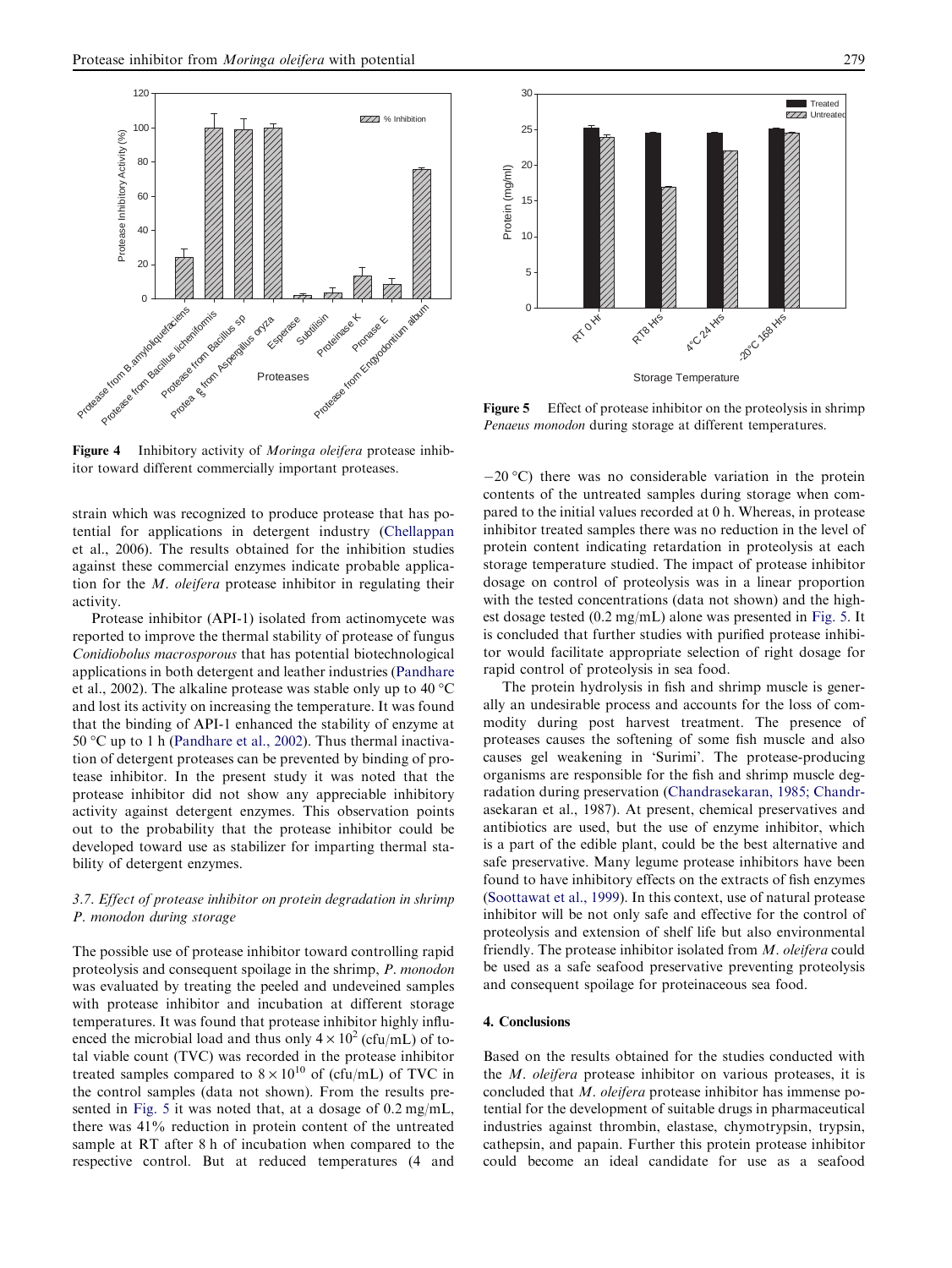<span id="page-7-0"></span>preservative against proteolysis, in various biotechnological applications especially in food industry, and also as a biocontrol defense protein for the protection of plants against pest and pathogen infestations.

#### References

- Abdel-Naby, M.A., Ismail, A.S., Ahmed, S.A., Abdel-Fattah, A.F., 1998. Production and immobilization of alkaline protease from Bacillus mycoides. Bioresour. Technol. 64, 205–210.
- Ahn, J.E., Salzman, R.A., Braunagel, S.C., Koiwa, H., Zhu-Salzman, K., 2004. Functional roles of specific bruchid protease isoforms in adaptation to a soybean protease inhibitor. Insect Mol. Biol. 13, 649–657.
- Annadana, S., Peters, J., Gruden, K., Schipper, A., Outchkourov, N.S., Beekwilder, M.J., Udayakumar, M., Jongsma, M.A., 2002. Effects of cysteine protease inhibitors on oviposition rate of the western flower thrips, Frankliniella occidentalis. J. Insect Physiol. 48, 701–706.
- Azzouz, H., Cherqui, A., Campan, E.D.M., Rahbe, Y., Duport, G., Jouanin, L., Kaiser, L., Giordanengo, P., 2005. Effects of plant protease inhibitors, Oryzacystatin I and soybean Bowman–Birk inhibitor, on the aphid Macrosiphum euphorbiae (Homoptera, Aphididae) and its parasitoid Aphelinus abdominalis (Hymenoptera, Aphelinidae). J. Insect Physiol. 51, 75–86.
- Baird-Parker, T.C., 2003. The production of microbiologically safe and stable foods. In: Lund, B.M., Baird-Parker, T.C., Gould, G.W., Gaithersburg (Eds.), The Microbiological Safety and Quality of Food. Aspen Publishers Inc., pp. 3–18.
- Banks, W., Niehoff, M., Brown, R., Chen, Z., Cleveland, T., 2002. Transport of an antifungal trypsin inhibitor isolated from corn across the blood-brain barrier. Antimicrob. Agents Chemother. 46, 2633–2635.
- Barrett, A.J., 1981. Alpha 2-macroglobulin. Methods Enzymol. 80, 737–754.
- Bijina, B., 2006. Isolation, purification and characterization of protease inhibitor from Moringa oleifera. Ph D thesis, University of Science and Technology, Cochin.
- Caceres, A., Cabrera, O., Morales, O., Mollinedo, P., Mendia, P., 1991. Pharmacological properties of Moringa oleifera: preliminary screening for antimicrobial activity. J. Ethnopharmacol. 33, 213– 216.
- Chandrasekaran, M. 1985. Studies on microbial spoilage of Penaeus indicus. Ph D thesis, Cochin University of Science and Technology, Cochin.
- Chandrasekaran, M., Lakshmanaperumalsamy, P., Chandramohan, D., 1985. Fish flesh agar medium – A suitable experimental medium for the detection of spoilage bacteria. Antonie Van Leeuwenhoek 51, 219–225.
- Chandrasekaran, M., Lakshmanaperumalsamy, P., Chandramohan, D., 1987. Spoilage bacteria of Penaeus indicus. Fish Technol. 24, 122–125.
- Cheenpracha, S., Park, E.-J., Yoshida, W.Y., Barit, C., Wall, M., Pezzuto, J.M., Chang, L.C., 2010. Potential anti-inflammatory phenolic glycosides from the medicinal plant Moringa oleifera fruits. Bioorgan. Med. Chem. 18, 6598–6602.
- Chellappan, S., Jasmin, C., Basheer, S.M., Elyas, K.K., Bhat, S.G., Chandrasekaran, M., 2006. Production, purification and partial characterization of a novel protease from marine Engyodontium album BTMFS10 under solid state fermentation. Process Biochem. 41, 956–961.
- Cyran, R., 2002. C-202R New Developments in Therapeutic Enzyme Inhibitors and Blockers. BCC Research, Norwalk.
- Datta, K., Usha, R., Dutta, S.K., Singh, M., 2001. A comparative study of the winged bean protease inhibitors and their interactions with proteases. Plant Physiol. Biochem. 39, 949–959.
- Dunaevsky, Y.E., Pavlukova, E.B., Beliakova, G.A., Tsybina, T.A., Gruban, T.N., Belozersky, M.A., 1998. Protease inhibitors in buckwheat seeds: comparison of anionic and cationic inhibitors. J. Plant Physiol. 152, 696–708.
- Foidl, N., Makkar, H.P.S., Becker, K., 2001. The potential of Moringa oleifera for agricultural and industrial uses. In: Fuglie, L.J. (Ed.), The Miracle Tree: The Netherlands, Technical Centre for Agricultural and Rural Cooperation, Senegal Food Product Safety. State Institute for Quality Control of Agricultural Products (RIKILT), pp. 45–76.
- Fritz, H., Hartwich, G., Hoppe, E.W., Seylers, Z., 1966. On protease inhibitors. I. Isolation and characterization of trypsin inhibitors from dog pancreas tissue and pancreas secretion. Physiol. Chem. 345, 150–165.
- Giudici, M., Regente, C., de la Canal, L., 2000. A potent antifungal protein from Helianthus annuus flowers is a trypsin inhibitor. Plant Physiol. Biochem. 38, 881–888.
- Hamato, N., Koshiba, T., Pham, T.-N., Tatsumi, Y., Nakamura, D., Takano, R., Hayashi, K., Hong, Y.-M., Hara, S., 1995. Trypsin and elastase inhibitors from bitter gourd (Momordica charantia LINN) seeds: purification, amino acid sequences, and inhibitory activities of four new inhibitors. J. Biochem. 117, 432–437.
- Hartwell, J.L., 1971. Plants used against cancer: a survey. Lloydia, 30– 34.
- Higgins, G., Oyler, G., Neve, R., Chen, K., Gage, F.H., 1990. Altered levels of amyloid protein precursor transcripts in the basal forebrain of behaviorally impaired aged rats. Proc. Natl. Acad. Sci. USA 87, 3032–3036.
- Ian, M.C., 2001. Matrix metallo proteinases protocols. In: John, M.W. (Ed.), Methods in Moleculer Biology. Humanapress Inc., UK, p. 392.
- Imada, C., 2005. Enzyme inhibitors and other bioactive compounds from marine actinomycetes. Antonie van Leeuwenhoek 87, 59–63.
- Isabel, F.C.B., Luiza, V.O.M., Mariana, S.A., Misako, U.S., Michael, R., Hanz, F., Claudio, A.M.S., 1996. Primary structure of a Kunitz type trypsin inhibitor from Enterolobium contortisiliquum seeds. Phytochem. 41, 1017–1022.
- Johnson, S., Pellecchia, M., 2006. Structure and fragment based approaches to protease inhibition. Curr. Top. Med. Chem. 6, 317– 329.
- Joo, H.S., Park, G.C., Kim, K.M., Paik, S.R., Chang, C.S., 2001. Novel alkaline protease from the polychaeta, Periserrula leucophryna: purification and characterization. Process Biochem. 36, 893– 900.
- Juan, C.E., Patricia, S.D., James, P., Ivi, H., Dorothy, F.B., McKerrowo, H., 1998. Cysteine protease inhibitor alter Golgi complex ultra structure and function in Trypanosoma cruzi. J. Cell Sci. 111, 597–606.
- Kalogo, Y., Rosillon, F., Hammes, F., Verstraete, W., 2000. Effect of a water extract of Moringa oleifera seeds on the hydrolytic microbial species diversity of a UASB reactor treating domestic wastewater. Lett. Appl. Microbiol. 31, 259–264.
- Keppler, D., Pagano, M., Dalet-Fumeron, V., Engler, R., 1985. Regulation of neoplasm-specific cathepsin B by cysteine-protease inhibitors present in cancerous exudates. CR Acad. Sci. III 300, 471–474.
- Khanuja, S.P.S., Arya, J.S., Tiruppadiripuliyur, R.S.K., Saikia, D., Kaur, H., Singh, M., Gupta, S.C., Shasany, A.K., Darokar, M.P., Srivastava, S.K., Gupta, M.M., Verma, S.C., Pal, A., 2005. Nitrile glycoside useful as a bioenhancer of drugs and nutrients, process of its isolation from Moringa oleifera, United States Patent, India, CSIR, New Delhi.
- Koivunen, E., Ristimaki, A., Itkonen, O., Vuento, M., Stenman, U., 1991. Tumor associated trypsin participates in cancer cell-mediated degradation of extracellular matrix. Cancer Res. 51, 2107–2112.
- Kunitz, M., 1947. Crystalline soyabean trypsin inhibitor II. General properties. J. Gen. Physiol. 30, 291–310.